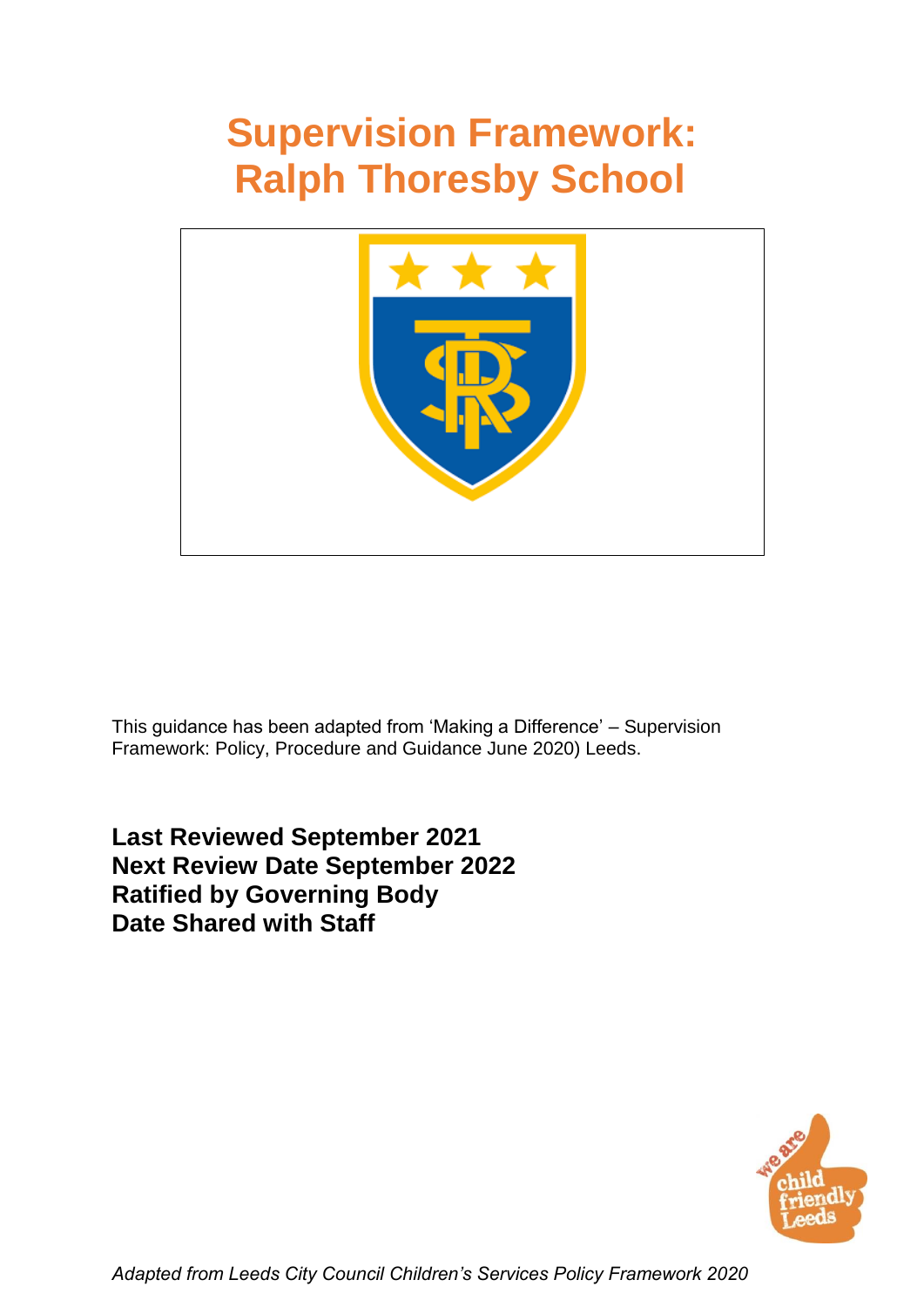## **Table of Contents**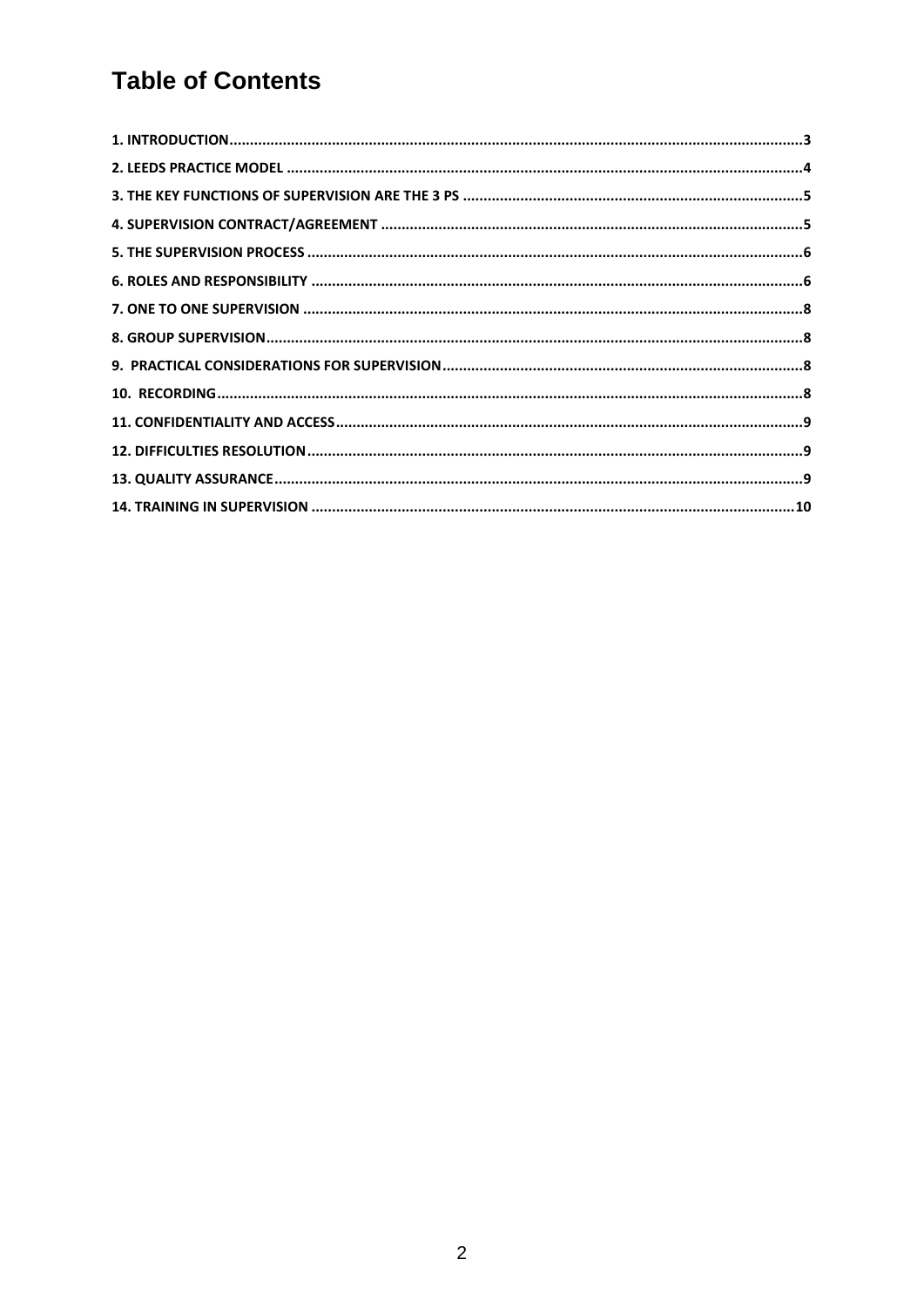#### <span id="page-2-0"></span>**1. Introduction**

In 2011 the Education Service were involved in a learning lessons review. The learning lessons review recommended the development and implementation of a supervision guidance and accountability framework for use in schools and clusters. The aim of this framework is to provide clear guidance for the supervision of staff in education settings who have direct contact with children, young people and their families and networks, and are directly responsible for safeguarding and child protection work.

This guidance document provides a framework for senior leaders and governors to understand the requirements and processes of supervision, which all educational settings in Leeds should have due regard too. This guidance document sets out how staff with designated responsibility for safeguarding and child protection work can expect to be supervised.

#### **This guidance document has been developed within the context of the following standards and guidance:**

Keeping children safe in education 2020

Ofsted: Inspecting safeguarding in early years, education and skills settings (2019)

The statutory framework for the early years foundation stage 2017

Working together to safeguard children and young people 2018

The Children and Families Trust Board and Leeds Safeguarding Children

Partnership: [Supervision: Policy and Guidance –](https://www.leedsscp.org.uk/LSCB/media/Images/pdfs/Supervision-Minimum-Standards-May-2018-2.pdf) Minimum standards for the

[supervision of staff and volunteers working with children, young people and families;](https://www.leedsscp.org.uk/LSCB/media/Images/pdfs/Supervision-Minimum-Standards-May-2018-2.pdf)

[Leeds Practice Framework](https://www.leeds.gov.uk/docs/Leeds%20Practice%20Model.pdf)

Supervision is a fundamental task that senior designated safeguarding leads should undertake to support the development of their staff's skills and practices in the safeguarding of children in their care, in keeping with the school's/college's safeguarding and child protection policy.

"Effective practitioner supervision can play a critical role in ensuring a clear focus on child welfare. Supervision should support practitioners to reflect critically on the impact of their decisions on the child and their family" Working Together to Safeguard Children (2018).

Keeping Children Safe in Education (2020) states the need for designated safeguarding leads to: "*be given the time, funding, training, resources and support to provide advice and support to other staff on child welfare and child protection matters*"

Staff supervision is a key line of enquiry in the Ofsted framework which references the signs of successful safeguarding arrangements: *"Staff and other adults receive regular supervision and support if they are working directly and regularly with children and learners whose safety and welfare are at risk".* (Inspecting safeguarding in early years, education and skills settings 2019)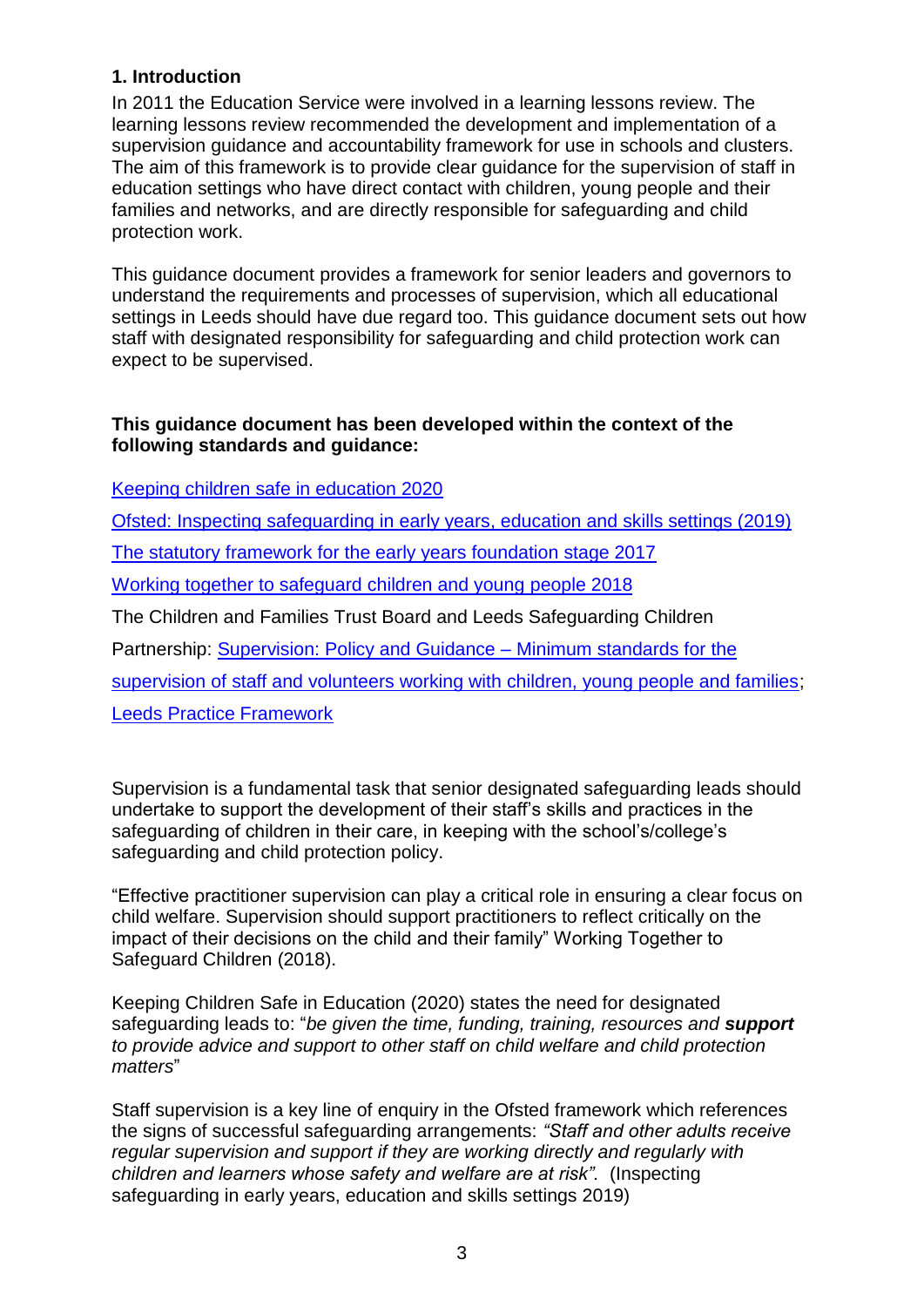#### <span id="page-3-0"></span>**2. Leeds Practice Model**

With regard to supervision in a context of working directly with children, young people and families, the Leeds Practice Model provides professionals with structure and support to achieve purposeful and quality practice. Further details about the Leeds Practice Model can be obtained from

<https://www.leeds.gov.uk/docs/Leeds%20Practice%20Model.pdf>



Across the education sector, each school/college will individually design what their supervision needs to look like based on this framework.

Supervision is a regular one to one meeting between the supervisor and supervisee in order to meet organisational, professional and personal objectives.

Supervision does not simply occur in a 1:1 session. It occurs in the context of a supervisory relationship and to be effective this has to be based on trust so that a safe space is created in which uncertainty, ambiguity, mistakes, assumptions, confusion, challenge, wellbeing, success and achievement can all be explored.

It is therefore critical that over time this relationship develops so that when things are at their most complex and vulnerable, which is often outside of formal supervision, the supervisor and supervisee are able to communicate.

There are different types of supervision, eg informal and formal. This framework specifically addresses 'formal supervision'. Informal supervision is often on-going in most effective teams as staff seek advice and help in situations that they deal with on an on-going basis. This is good practice but should NOT replace a formal supervision session.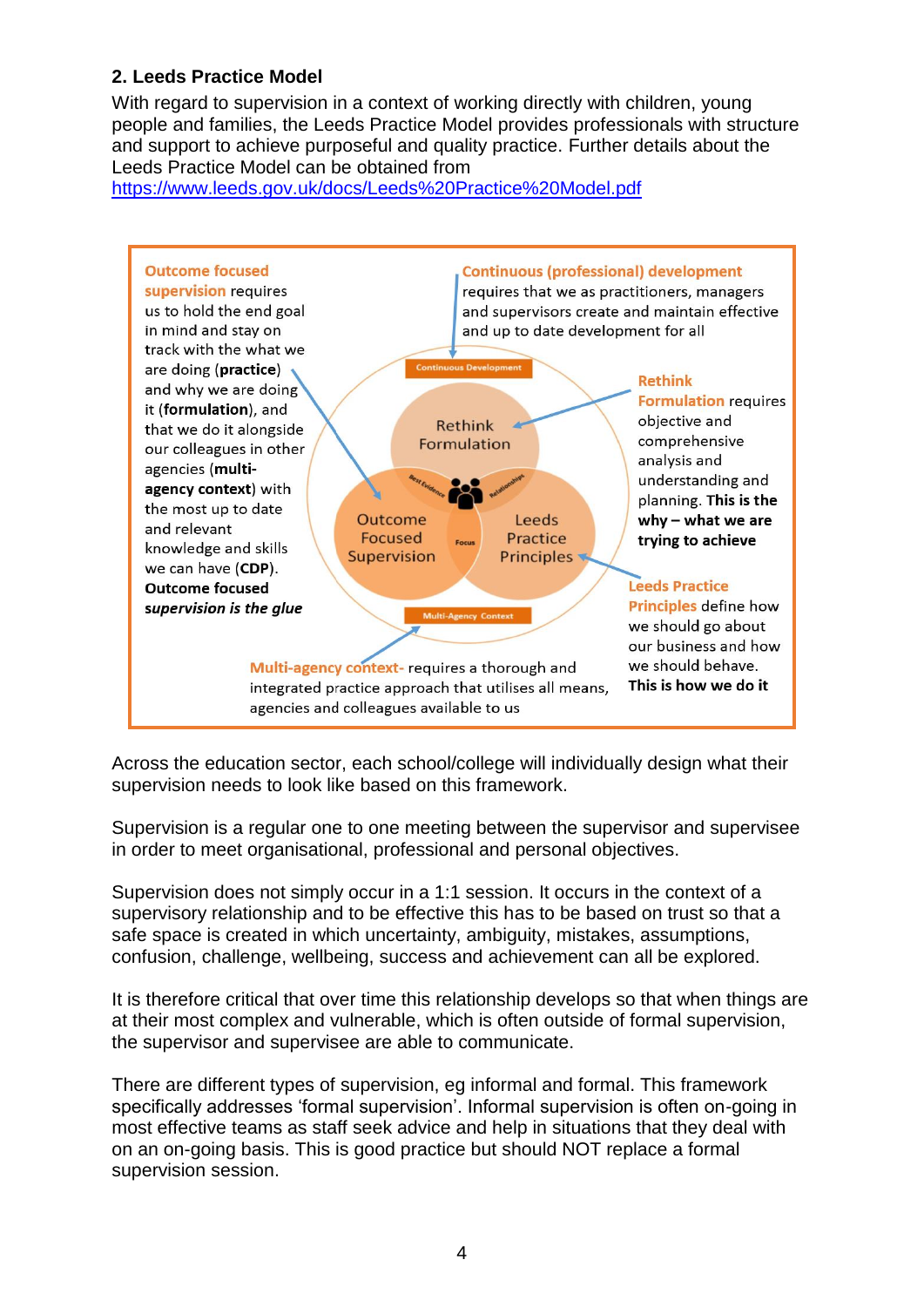Significant issues discussed through informal supervision should be recorded appropriately by the caseworker/designated safeguarding officer and revisited at the formal session.

Supervision is a partnership between the supervisee, the supervisor and the setting. Ideally, supervision should always be carried out by the named senior designated leader/officer for child protection in the school, or the identified appropriately trained lead for cluster staff.

#### <span id="page-4-0"></span>**3. The Key Functions of supervision are the 3 Ps Performance Management**

- Ensure that safeguarding children, performance and practice is competent, accountable and soundly based in research and practice knowledge
- Ensure that safeguarding children practice is consistent with the Leeds Safeguarding Children's Partnership Procedures and the West Yorkshire Consortium Procedures and organisational procedures.
- Ensure that practitioners fully understand their roles, and responsibilities and the scope of their professional discretion and authority.
- To provide reflective space to analyse ongoing work and specific incidents, to assess risk and need and to provide an important check and balance on decision making and planning .

#### **Professional Development**

 Ensure that professional development needs with respect to safeguarding practice are considered and supported.

#### **Personal Support**

 To provide reflective space for the supervisee to discuss and work through the personal impact of their role and responsibilities. This should include support to address the emotional impact of the work where required.

Good supervision involves a balance between all three elements, not always within one session, but certainly over the entire supervision process.

#### <span id="page-4-1"></span>**4. Supervision Contract/Agreement**

A supervision agreement between the supervisee and the supervisor should clearly outline the responsibilities and expectations of both parties. When the Supervision Contract/ Agreement has been agreed, it should be signed by both the supervisor and the supervisee. A copy of the contract should be retained by the supervisor. The supervisee should be given a copy. The agreement is essential and will form part of the supervision records. It should be reviewed annually.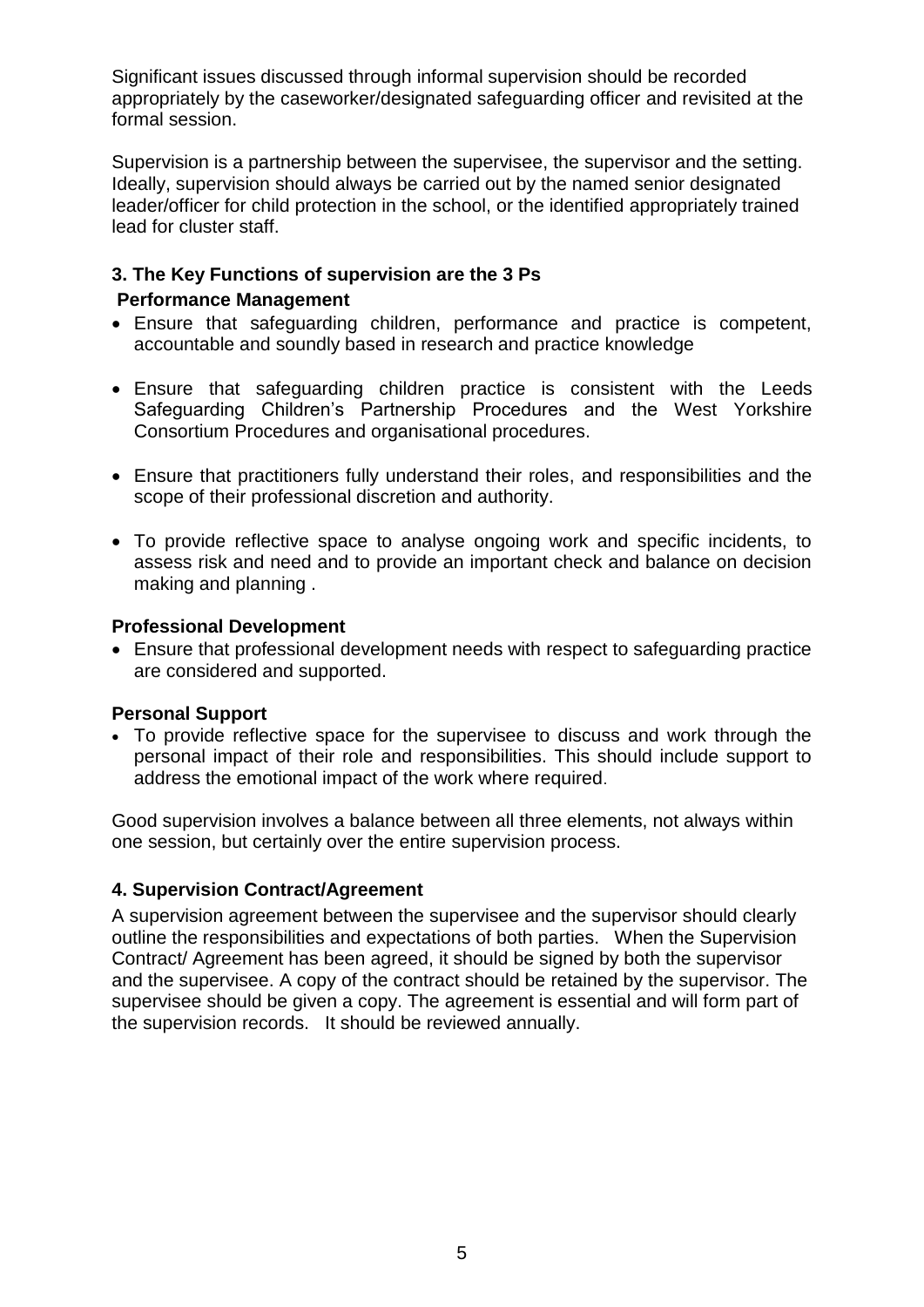#### <span id="page-5-0"></span>**5. The Supervision Process**

The following supervision process has been adapted from Bucknell (2006) and is relevant to any supervisory relationship and has the following integral elements



#### <span id="page-5-1"></span>**6. Roles and Responsibility**

The Supervisor is responsible for:-

- Sharing the responsibility for making the supervisory relationship work
- Ensuring confidentiality, subject to service user and staff safety
- Creating an effective sensitive and supportive supervision
- Providing suitable time and location
- Agree the timescales within which supervision takes place.
- Eliminating interruptions
- Maintaining accurate and clear records
- Ensuring that the supervision contract has been agreed and reviewed annually.
- Ensuring the Organisation's professional standards are met.
- Ensuring that where a change in line management occurs, a handover process is arranged between all parties concerned.
- Ensuring that issues relating to diversity are addressed constructively and positively and provide opportunity for staff to raise issues about their experience and diversity.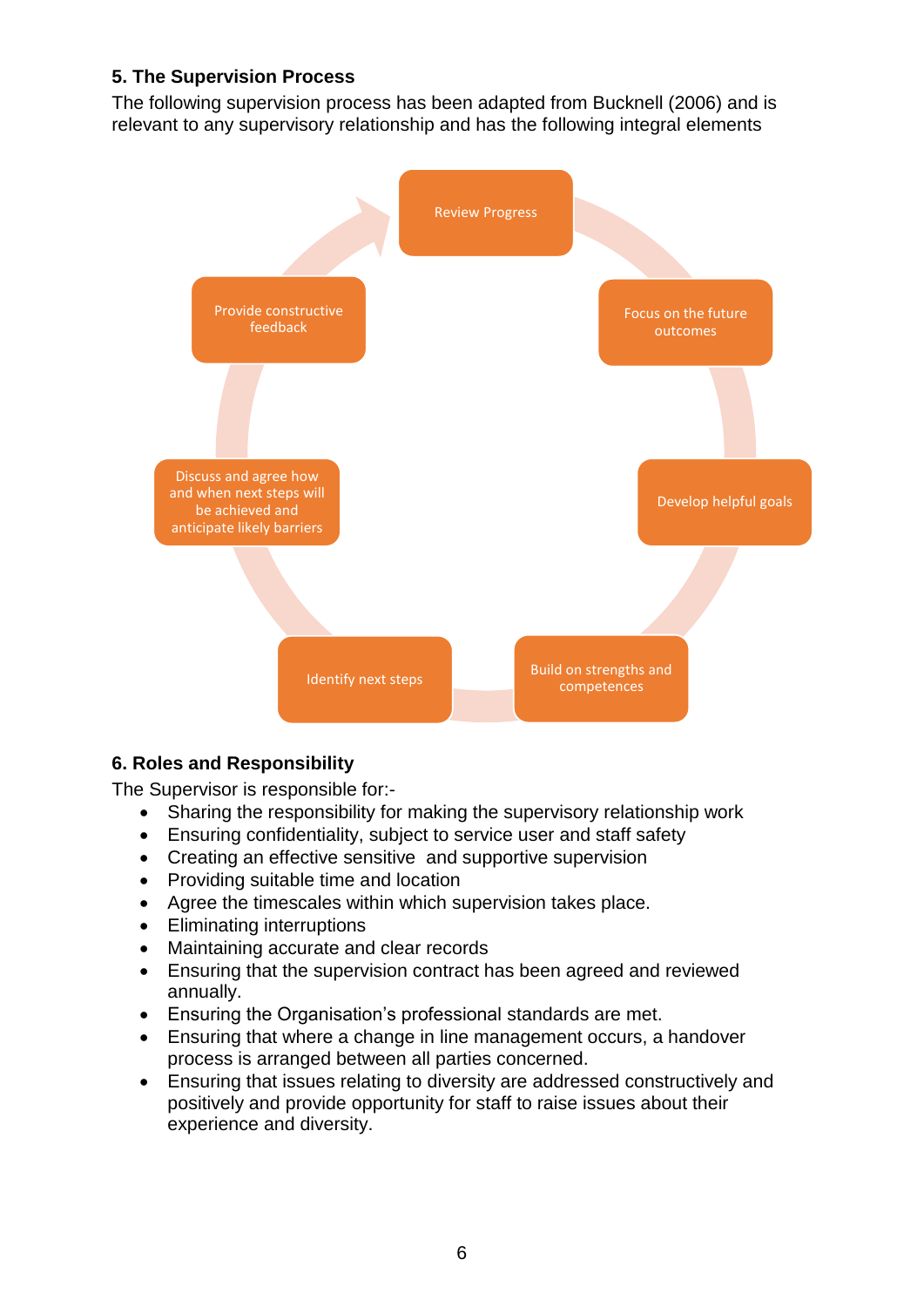The supervisee is responsible for:-

- Sharing the responsibility for making the supervisory relationship work
- Attending regularly and on time, participating actively and bringing their agenda.
- Accepting the mandate to be supervised, and being accountable for any actions.
- Preparing appropriately for supervision sessions.
- Ensuring the recording of supervision is reflective of the particular meeting.
- Ensure that the contract has been agreed and reviewed annually.
- Actively participating in an effective sensitive and supportive supervision.
- Aiming to meet the organisation's professional standards.

It is the line manager's responsibility to ensure that an effective supervisory relationship exists and for the majority of people the supervisor and the line manager will be the same person. Where that relationship is not effective it should be brought to the attention of the Supervisor, and if necessary the line manager of the supervisor.

| The supervision partnership will:                                                   | And will not:                                                                         |
|-------------------------------------------------------------------------------------|---------------------------------------------------------------------------------------|
| Be confidential, subject to the safety of<br>service users or staff whistle blowing | <b>Break confidentiality</b>                                                          |
| Be a continuous process                                                             | Be a one off event                                                                    |
| Encourage and involve you                                                           | Undermine staff                                                                       |
| Be structured and focused                                                           | Be 'small talk and cosy chat'                                                         |
| Be planned and private                                                              | Be rushed or interrupted                                                              |
| Be a two way process                                                                | Be one sided                                                                          |
| Recognise good performance and<br>personal achievements                             | Avoid challenge where this is needed                                                  |
| Help staff to be clear about their roles<br>and responsibilities                    | <b>Confuse staff</b>                                                                  |
| Focus on individual needs                                                           | Focus on the supervisor's needs                                                       |
| Be motivating                                                                       | Feel negative or demoralising                                                         |
| Address professional development                                                    | Ignore the right and need for development                                             |
| Anticipate, acknowledge, discuss and<br>manage the emotional impact of the work     | Ignore the way staff feel, avoid discussion<br>about the emotional impact of the work |
| Deal with situations sensitively and clearly                                        | Ignore or fail to support staff                                                       |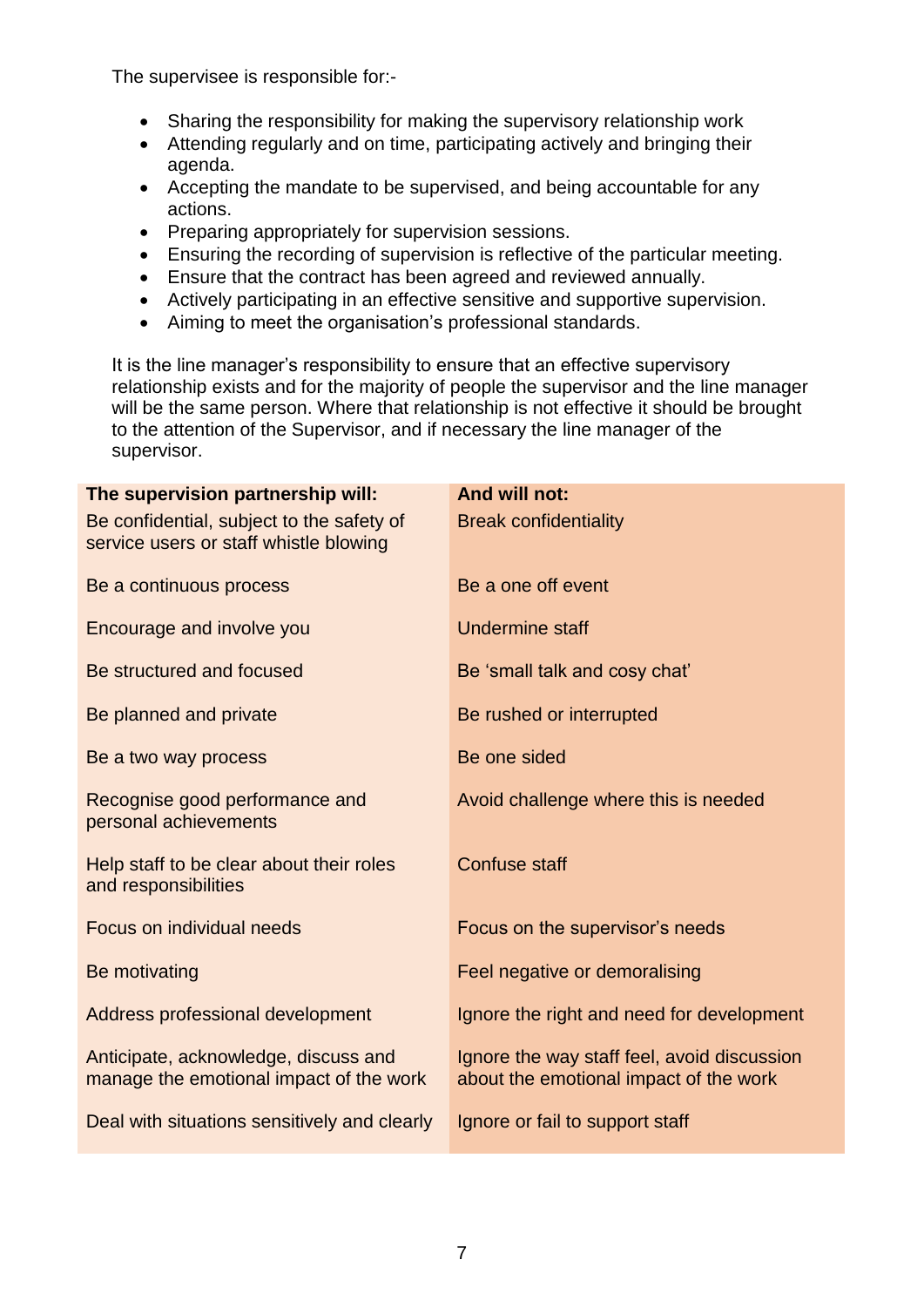#### <span id="page-7-0"></span>**7. One to One supervision to be held at least once every 6 weeks- recorded on CPOMS, formal supervision.**

Senior designated leads are responsible for ensuring all staff with designated responsibility for safeguarding and child protection work, have access to regular one to one safeguarding supervision, which cover the key functions of supervision as referenced in point 3 of this guidance.

#### <span id="page-7-1"></span>**8. Group supervision - weekly team meeting recorded on weekly agenda and CPOMS, group supervision.**

Group supervision may be used to complement 1:1 supervision.

Group supervision supports staff to expand on their knowledge, skills and experiences. The group should establish ground rules and a working agreement at the start and clarify and agree the boundaries of confidentiality.

In some cases it may be necessary or appropriate to conduct a group supervision session, where there may be several staff involved in direct work with a specific child/ family. There are many benefits to be gained from group supervision including problem solving, peer group learning and giving and receiving strong feedback within a supportive setting.

Within a group supervision process, the roles and responsibilities of the supervisor and supervisees should be the same with the following added principles:-

- The group should clarify and agree the boundaries of confidentiality
- Formal records/minutes should be kept of group supervision and any actions agreed for individual children should be clearly recorded in the pupil file with a cross reference to the group supervision record.

#### <span id="page-7-2"></span>**9. Practical considerations for supervision**

The following are all essential practical considerations for quality supervision practice:

- Supervision meetings/discussions are recorded and records are shared between supervisor and supervisee within agreed timescales.
- There are planned sessions that take place regularly at least  $4 6$  weekly
- It takes place in locations that support confidential and productive discussions
- It links to appraisal and any required professional standards
- Quality Assurance of supervision informs service development
- Self-care is an essential component of effective supervision and self-care plans can be developed, reviewed and adapted throughout the supervisory relationship.

#### <span id="page-7-3"></span>**10. Recording**

Recording should follow the principles that:-

- The contract is the initial record of agreement between both parties
- All supervision sessions must be recorded by the Supervisor (See Appendix 3 for sample supervision record).
- Records of supervision should be signed off and dated by the supervisor and supervisee. All records of supervision are confidential and should be stored securely by the supervisor. They will be subject to inspection and audit.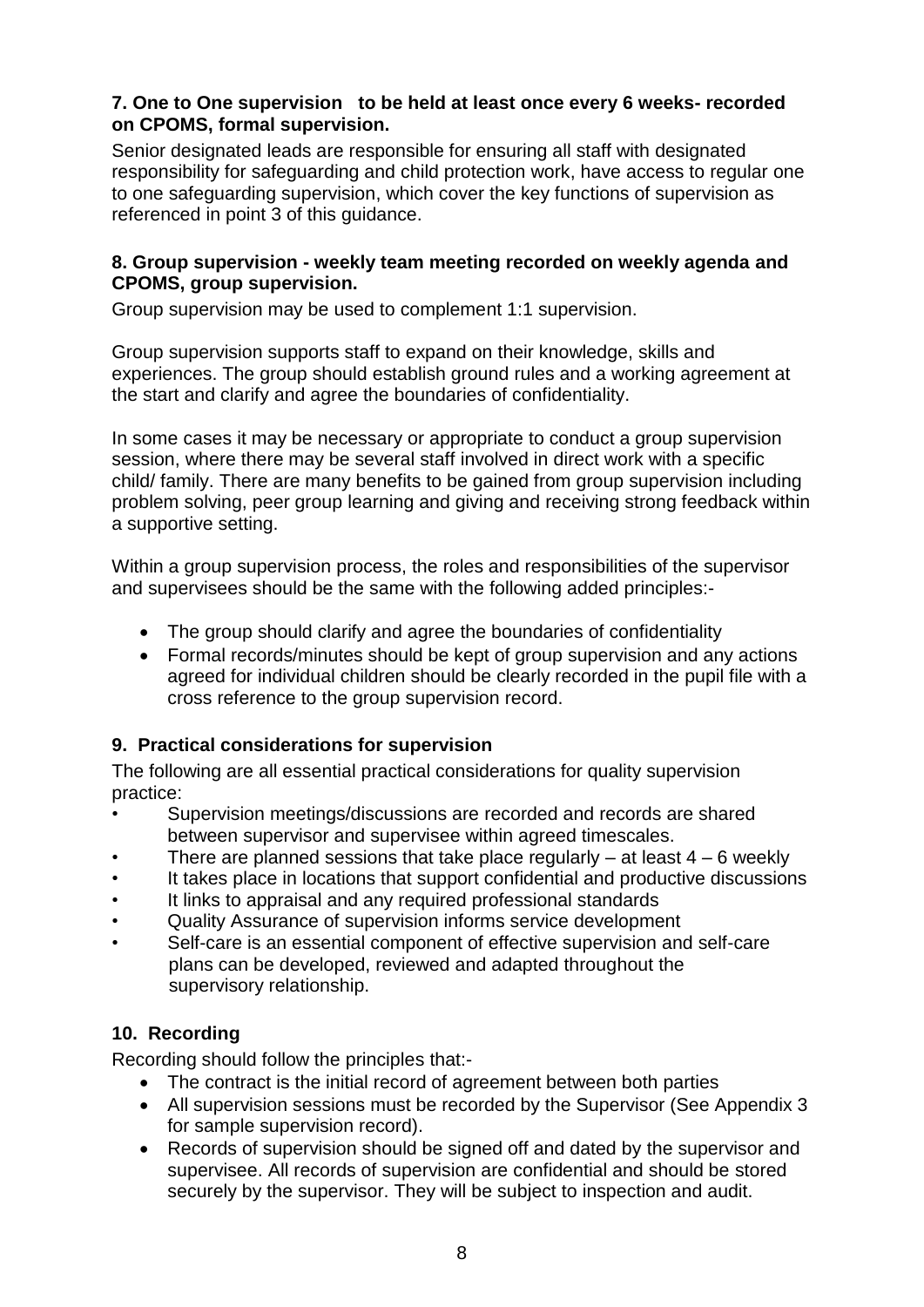Records should ensure case management decisions of individual cases through supervision are recorded on the individual CYP and family records held by the organisation (See Appendix 3 - Part B), hand written records must be legible.

#### <span id="page-8-0"></span>**11. Confidentiality and Access**

Supervision is a private but not a confidential process. This means that the records are the property of the organisation, not the individual. From time to time supervisors will need to discuss the content of supervision sessions with others, e.g. their own line manager, this should always be with the knowledge of the supervisee.

Access to supervision records should be controlled and all paper records should be locked away so that others who do not have a legitimate right to see the records cannot access them. Equally, access to any electronic files must be accessible only by the Supervisor and their line management.

Supervisees should be aware, however, that other than themselves and their supervisor, others will, from time to time, access records, these might include: Senior Managers (for quality assurance purposes) Investigating Officers (e.g. for disciplinary purposes) Inspectors (e.g. Ofsted)

Individual settings will identify their own arrangements for file retention.

#### <span id="page-8-1"></span>**12. Difficulties Resolution**

It is important that supervisees take action to ensure they are receiving quality supervision and having their development needs identified and met. If it becomes apparent at any point that a supervisee is not receiving supervision to the standard required they should, in the first instance have a conversation with their supervisor clarifying the difficulties, which they feel, have arisen.

The initial supervision contract should agree how to resolve any difficulties/issues where the supervisor or the supervisee are unable to find solutions. This could involve seeking an independent third party opinion from the Education Safeguarding Team (0113 3789685 or estconsultation@leeds.gov.uk).

It is absolutely essential that all parties understand that however difficult it is, any member of staff who feels that the quality of supervision is not meeting the needs of themselves or other stakeholders in the process must raise it through line management.

#### <span id="page-8-2"></span>**13. Quality Assurance**

.

There is a critical link between good quality regular supervision and good outcomes for service users

- Supervision files will be subject to inspection and audit which may include checking files to ensure that supervision is taking place.
- Individual settings will identify their own quality assurance arrangements, which could include independent audits, and periodic checks by the designated safeguarding governor.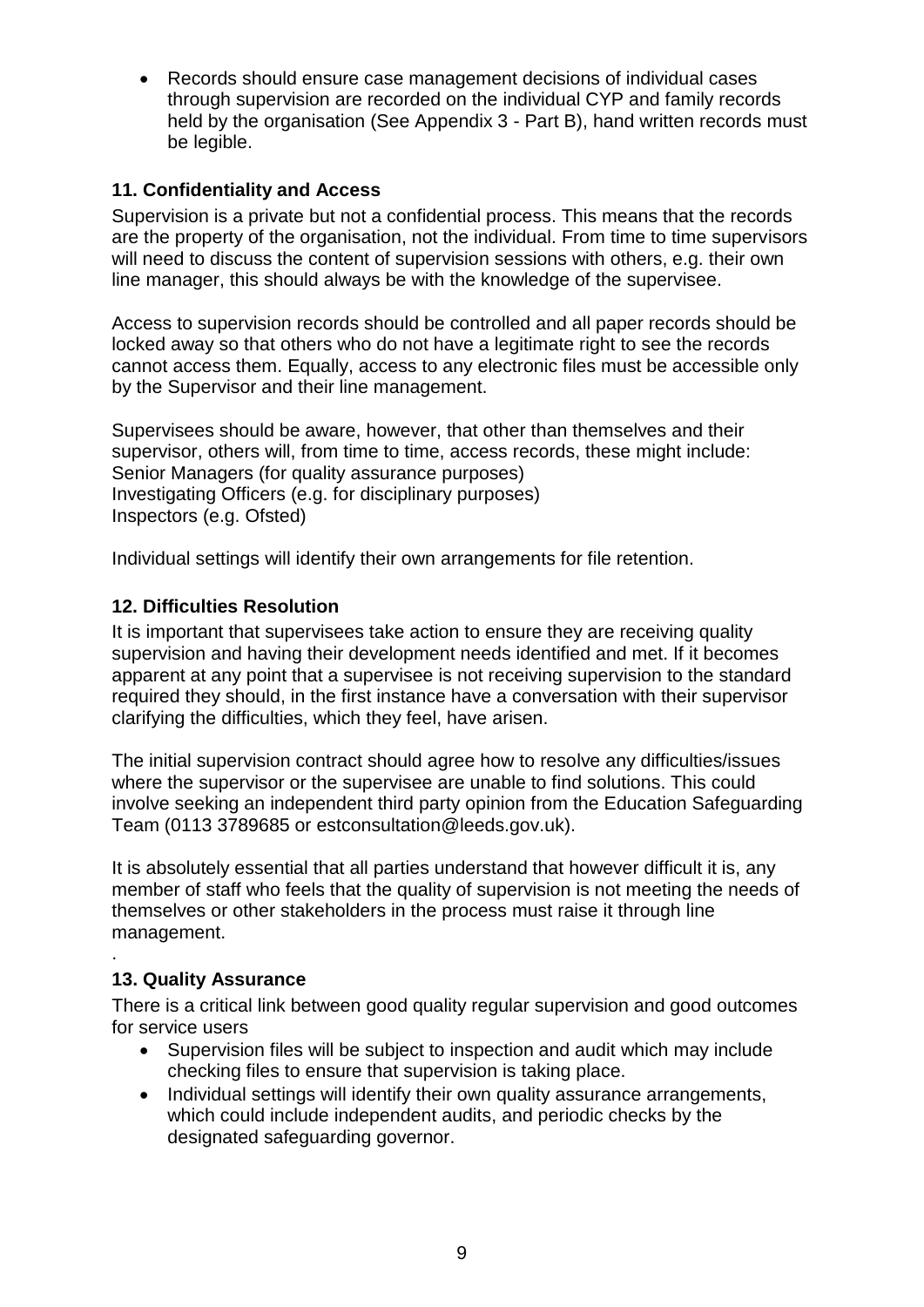#### <span id="page-9-0"></span>**14. Training in Supervision**

In Leeds, the Local Authority recognises the importance of equipping senior leaders with delegated designated safeguarding responsibility in educational settings with the skills, knowledge and understanding they require to provide safeguarding supervision for staff directly responsible for managing safeguarding and child protection matters.

Each senior designated safeguarding lead should access the one day Safeguarding Supervision skills training tailored for education staff which is available through Leeds for Learning and delivered by the Education Safeguarding Team, Refresher training is not a requirement for education staff unless recommended by their manager. The training offer from the Education Safeguarding Team can be accessed via [www.leedsforlearning.co.uk](http://www.leedsforlearning.co.uk/)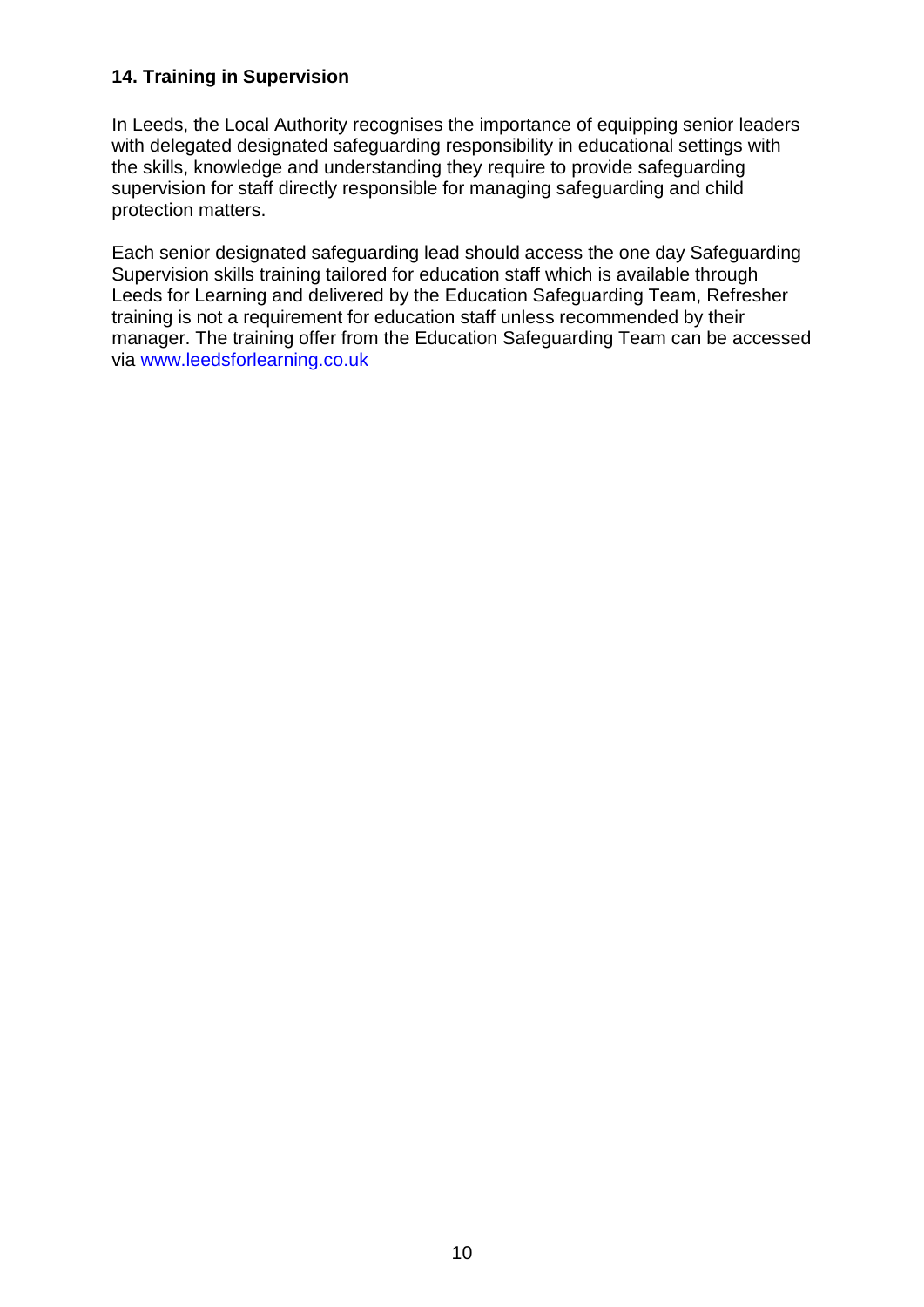| Management:                                          | Development:                                           |
|------------------------------------------------------|--------------------------------------------------------|
| Knowing the supervisee & helping them assess         | Helping The supervisee to reflect on out work and      |
| how well they are fulfilling their role              | themselves in their work, so that they can learn and   |
|                                                      | adapt.                                                 |
|                                                      |                                                        |
| Role & Task Clarity (own & other agencies)           | Appraisal                                              |
| Policy and Procedures understood                     | Help the worker develop skills and competence          |
| <b>Expectations are clarified</b>                    | Understanding the workers theoretical base,            |
| Quality assuring and giving feedback                 | knowledge, skills & values                             |
| Audit & compliance monitoring                        | Understanding the workers learning style and blocks to |
| The worker understands the limits and use of         | learning                                               |
| personal, statutory & agency authority               | Supporting the worker in setting professional goals    |
| Plans are reviewed and are completed within the      | Regular feedback and reflection on themselves at work  |
| agency & statutory framework                         | Learning from success & mistakes                       |
| Standards of record keeping are maintained           | Supporting the application of theory in practice       |
| The worker understands the tensions & limits to      | Feedback to the supervisor about how supervision       |
| autonomy & accountability and when to consult        | works for them and how it could be improved.           |
| the Supervisor                                       |                                                        |
| The workload is appropriate                          |                                                        |
| The work in undertaken within a safe environment     |                                                        |
|                                                      |                                                        |
| Support:                                             | <b>Mediation:</b>                                      |
| Helping the supervisee process the emotional         | Helping the supervisee to negotiate their relationship |
| impact of the work we do                             | with the social and organisational context of our work |
|                                                      |                                                        |
| Validate the worker as a professional & an           | Negotiate & clarify the teams role & responsibilities  |
| individual                                           | Brief managers about resource deficits or implications |
| Clarify the boundaries between                       | Help the worker use resources efficiently              |
| support/supervision & counselling.                   | Represent staff needs to higher management             |
| Clarify the limitations of confidentiality           | Consult & brief staff about organisational development |
| Support the worker in expressing complex &           | Support staff through transitions when change occurs   |
| powerful emotions                                    | Represent, advocate or accompany staff in work with    |
| Help the worker explore emotional blocks within      | other agencies                                         |
| the work                                             | Involve & support staff in decision making             |
| To monitor and attend to the workers levels of       | Provide clarity about what can be influenced within    |
| stress, motivation & wellbeing                       | the organisation from the role                         |
| To explore issues about diversity, discrimination,   | Advocate with other teams/organisations                |
| harassment, bullying in a safe setting               | Deal sensitively with complaints                       |
| To assist the worker in exploring & improving        |                                                        |
| difficult/conflicted relationships                   |                                                        |
| To clarify when the worker should be advised to      |                                                        |
| seek external counselling, and its relationship with |                                                        |
| performance monitoring                               |                                                        |

### **1: Four Functions of Supervision (Adapted from Morrison 2010)**